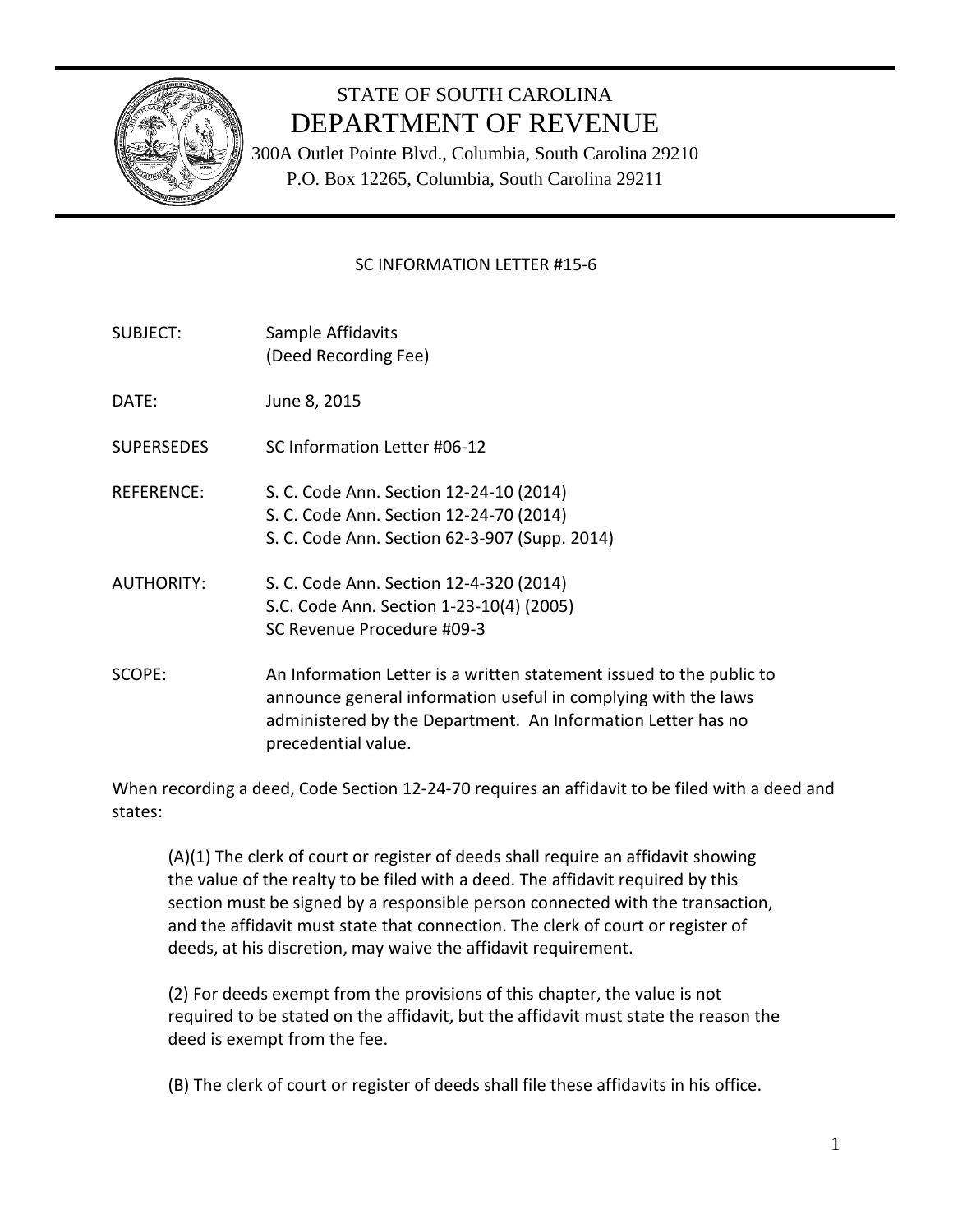(C) A person required to furnish the affidavit who wilfully furnishes a false or fraudulent affidavit is guilty of a misdemeanor and, upon conviction, must be fined not more than one thousand dollars or imprisoned not more than one year, or both.

(D) An affidavit is not required for an instrument or deed of distribution assigning, transferring, or releasing real property to the distributee of an estate pursuant to Section 62-3-907 as evidence of the distributee's title.

The Department has two sample affidavits that it provides as a convenience for taxpayers and local recording officials. (Note: Local officials may require an affidavit with additional information to meet local needs.)

The first affidavit may be used for either taxable transfers or exempt transfers. The second affidavit may be used only for exempt transfers. These sample affidavits are attached.

Finally, from time to time local recording officials receive affidavits that reference an "arm's length transaction." These affidavits are based on a sample affidavit developed by the Department in 1996 for a prior version of the deed recording fee law and are no longer valid. Any affidavit that references an "arm's length transaction" should no longer be used, or accepted, when a deed is filed.

For additional information on the deed recording fee, see the following advisory opinions on the Department's website at **www.dor.sc.gov**:

| SC Revenue Ruling #15-3    | <b>Question and Answer Summary</b>        |
|----------------------------|-------------------------------------------|
| SC Revenue Ruling #99-2    | IRC Section 1031 - Tax Deferred Exchanges |
| SC Revenue Procedure #15-1 | <b>Refund Procedures</b>                  |

**Note: "An instrument or deed of distribution assigning, transferring, or releasing real property to the distributee of a decedent's estate pursuant to Section 62-3-907 as evidence of the distributee's title to the property is not a deed subject to [the deed recording fee.]" Code Section 12-24-10(B).**

**In addition, "[a]n affidavit is not required for an instrument or deed of distribution assigning, transferring, or releasing real property to the distributee of an estate pursuant to Section 62- 3-907 as evidence of the distributee's title." Code Section 12-24-70(D).**

**As such, the exemption is not listed on the sample affidavits. However, if a person wishes to use and file an affidavit stating that the transaction is exempt under Code Section 12-24- 10(B), such person may complete the affidavit and reference this exemption and code section.**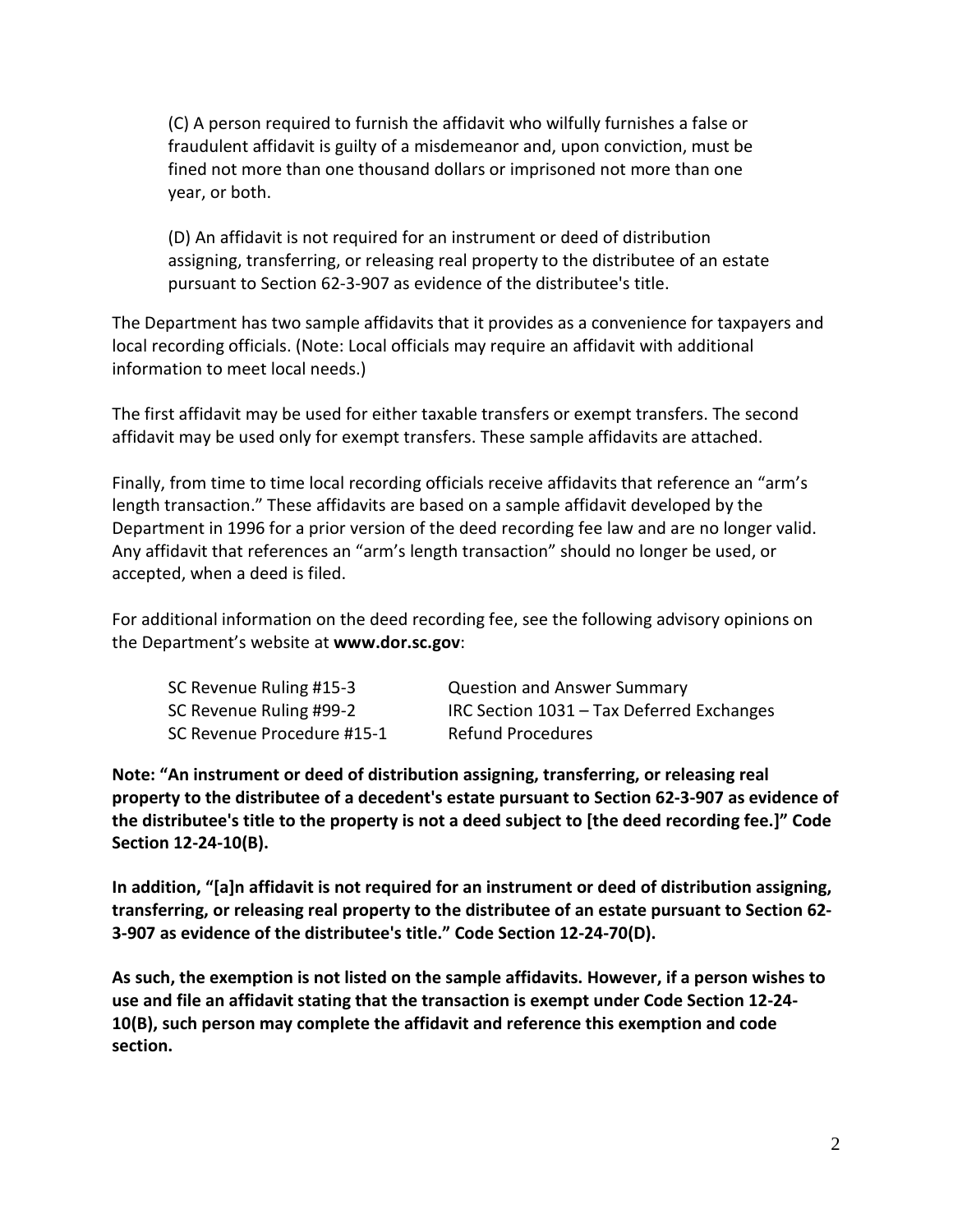| <b>COUNTY OF</b> |  |
|------------------|--|

PERSONALLY appeared before me the undersigned, who being duly sworn, deposes and says:

1. I have read the information on this affidavit and I understand such information.

|         | 2 The property being transferred is located at |    |                    |
|---------|------------------------------------------------|----|--------------------|
| bearing | County Tax Map Number                          |    | was transferred by |
| to      |                                                | on |                    |

3. Check one of the following: The deed is

- (a) \_\_\_\_\_\_\_\_\_\_ subject to the deed recording fee as a transfer for consideration paid or to be paid in money or money's worth.
- (b) \_\_\_\_\_\_\_\_\_\_ subject to the deed recording fee as a transfer between a corporation, a partnership, or other entity and a stockholder, partner, or owner of the entity, or is a transfer to a trust or as a distribution to a trust beneficiary.
- (c) \_\_\_\_\_\_\_\_\_\_ exempt from the deed recording fee because (See Information section of affidavit): \_\_\_\_\_\_\_\_\_\_\_\_\_\_\_\_\_\_\_\_\_\_\_\_\_\_\_\_\_\_\_\_\_\_\_\_\_\_\_\_\_\_\_

(If exempt, please skip items 4 - 7, and go to item 8 of this affidavit.)

If exempt under exemption #14 as described in the Information section of this affidavit, did the agent and principal relationship exist at the time of the original sale and was the purpose of this relationship to purchase the realty? Check Yes \_\_\_\_\_\_ or No

4. Check one of the following if either item 3(a) or item 3(b) above has been checked (See Information section of this affidavit.):

| (a) | The fee is computed on the consideration paid or to be paid in money or money's worth  |
|-----|----------------------------------------------------------------------------------------|
|     | in the amount of                                                                       |
| (b) | The fee is computed on the fair market value of the realty which is                    |
| (c) | The fee is computed on the fair market value of the realty as established for property |
|     | tax purposes which is                                                                  |

| 5. Check Yes                                               | or No | to the following: A lien or encumbrance existed on the land, tenement, or                                         |  |
|------------------------------------------------------------|-------|-------------------------------------------------------------------------------------------------------------------|--|
|                                                            |       | realty before the transfer and remained on the land, tenement, or realty after the transfer. If "Yes," the amount |  |
| of the outstanding balance of this lien or encumbrance is: |       |                                                                                                                   |  |

6. The deed recording fee is computed as follows:

.

- (a) Place the amount listed in item 4 above here:
- (b) Place the amount listed in item 5 above here:

(If no amount is listed, place zero here.)

(c) Subtract Line  $6(b)$  from Line  $6(a)$  and place result here:  $\Box$ 

7. The deed recording fee due is based on the amount listed on Line 6(c) above and the deed recording fee due is:

<sup>8.</sup> As required by Code Section 12-24-70, I state that I am a responsible person who was connected with the transaction as: **with the set of the set of the set of the set of the set of the set of the set of the set of the set of the set of the set of the set of the set of the set of the set of the set of the set of the set of th**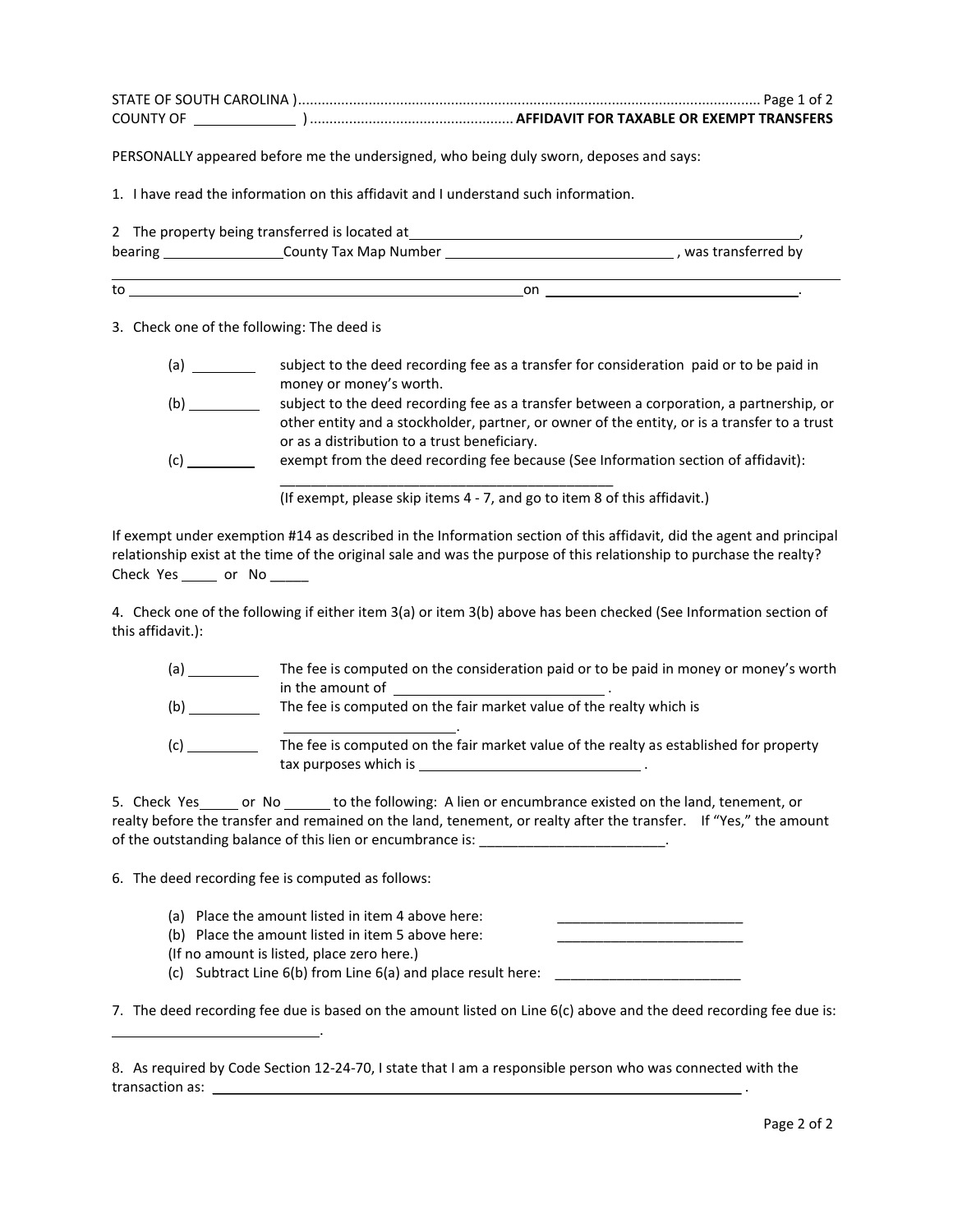9. I understand that a person required to furnish this affidavit who wilfully furnishes a false or fraudulent affidavit is guilty of a misdemeanor and, upon conviction, must be fined not more than one thousand dollars or imprisoned not more than one year, or both.

Responsible Person Connected with the Transaction

Print or Type Name Here

| SWORN to before me this     |  |
|-----------------------------|--|
| Notary Public for ____      |  |
| My Commission Expires: ____ |  |

### **INFORMATION**

Except as provided in this paragraph, the term "value" means "the consideration paid or to be paid in money or money's worth for the realty.' Consideration paid or to be paid in money's worth includes, but is not limited to, other realty, personal property, stocks, bonds, partnership interest and other intangible property, the forgiveness or cancellation of a debt, the assumption of a debt, and the surrendering of any right. The fair market value of the consideration must be used in calculating the consideration paid in money's worth. Taxpayers may elect to use the fair market value of the realty being transferred in determining fair market value of the consideration. In the case of realty transferred between a corporation, a partnership, or other entity and a stockholder, partner, or owner of the entity, and in the case of realty transferred to a trust or as a distribution to a trust beneficiary, "value" means the realty's fair market value. A deduction from value is allowed for the amount of any lien or encumbrance existing on the land, tenement, or realty before the transfer and remaining on the land, tenement, or realty after the transfer. Taxpayers may elect to use the fair market value for property tax purposes in determining fair market value under the provisions of the law.

#### **Exempted from the fee are deeds:**

**(1)** transferring realty in which the value of the realty, as defined in Code Section 12-24-30, is equal to or less than one hundred dollars; **(2)** transferring realty to the federal government or to a state, its agencies and departments, and its political subdivisions, including school districts;

**(3)** that are otherwise exempted under the laws and Constitution of this State or of the United States;

**(4)** transferring realty in which no gain or loss is recognized by reason of Section 1041 of the Internal Revenue Code as defined in Section 12-6- 40(A);

**(5)** transferring realty in order to partition realty as long as no consideration is paid for the transfer other than the interests in the realty that are being exchanged in order to partition the realty;

**(6)** transferring an individual grave space at a cemetery owned by a cemetery company licensed under Chapter 55 of Title 39;

**(7)** that constitute a contract for the sale of timber to be cut;

**(8)** transferring realty to a corporation, a partnership, or a trust as a stockholder, partner, or trust beneficiary of the entity or so as to become a stockholder, partner, or trust beneficiary of the entity as long as no consideration is paid for the transfer other than stock in the corporation, interest in the partnership, beneficiary interest in the trust, or the increase in value in the stock or interest held by the grantor. However, except for transfers from one family trust to another family trust without consideration or transfers from a trust established for the benefit of a religious organization to the religious organization, the transfer of realty from a corporation, a partnership, or a trust to a stockholder, partner, or trust beneficiary of the entity is subject to the fee, even if the realty is transferred to another corporation, a partnership, or trust;

**(9)** transferring realty from a family partnership to a partner or from a family trust to a beneficiary, provided no consideration is paid for the transfer other than a reduction in the grantee's interest in the partnership or trust. A "family partnership" is a partnership whose partners are all members of the same family. A "family trust" is a trust, in which the beneficiaries are all members of the same family. The beneficiaries of a family trust may also include charitable entities. "Family" means the grantor and the grantor's spouse, parents, grandparents, sisters, brothers, children, stepchildren, grandchildren, and the spouses and lineal descendants of any the above. A "charitable entity" means an entity which may receive deductible contributions under Section 170 of the Internal Revenue Code as defined in Section 12-6-40(A);

**(10)**transferring realty in a statutory merger or consolidation from a constituent corporation to the continuing or new corporation; **(11)**transferring realty in a merger or consolidation from a constituent partnership to the continuing or new partnership;

**(12)**that constitute a corrective deed or a quitclaim deed used to confirm title already vested in the grantee, provided that no consideration of any kind is paid or is to be paid under the corrective or quitclaim deed;

**(13)**transferring realty subject to a mortgage to the mortgagee whether by a deed in lieu of foreclosure executed by the mortgagor or deed pursuant to foreclosure proceeding;

**(14)** transferring realty from an agent to the agent's principal in which the realty was purchased with funds of the principal, provided that a notarized document is also filed with the deed that establishes the fact that the agent and principal relationship existed at the time of the original purchase as well as for the purpose of purchasing the realty;

**(15)** transferring title to facilities for transmitting electricity that is transferred, sold, or exchanged by electrical utilities, municipalities, electric cooperatives, or political subdivisions to a limited liability company which is subject to regulation under the Federal Power Act (16 U.S.C. Section 791(a)) and which is formed to operate or to take functional control of electric transmission assets as defined in the Federal Power Act.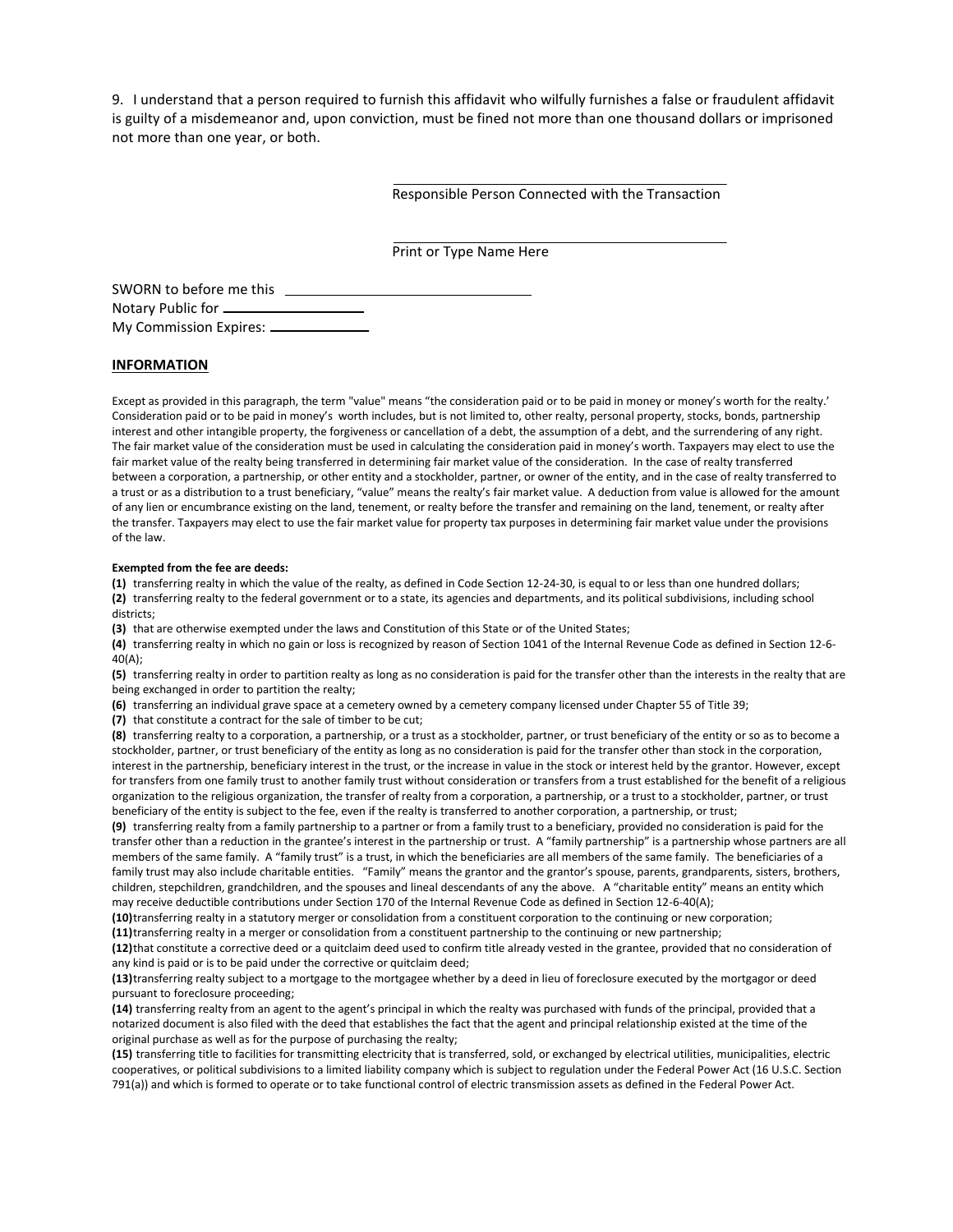STATE OF SOUTH CAROLINA )

# COUNTY OF ) **AFFIDAVIT FOR EXEMPT TRANSFERS**

PERSONALLY appeared before me the undersigned, who being duly sworn, deposes and says:

1. I have read the information on the back of this affidavit and I understand such information.

|                    | 2. The property being transferred is located at |    |
|--------------------|-------------------------------------------------|----|
| bearing            | <b>County Tax Map Number</b>                    |    |
| was transferred by |                                                 |    |
| to                 |                                                 |    |
|                    |                                                 | on |

3. The deed is exempt from the deed recording fee because (See Information section of affidavit):

.

If exempt under exemption #14 as described in the Information section of this affidavit, did the agent and principal relationship exist at the time of the original sale and was the purpose of this relationship to purchase the realty? Check Yes or No

\_\_\_\_\_\_\_\_\_\_\_\_\_\_\_\_\_\_\_\_\_\_\_\_\_\_\_\_\_\_\_\_\_\_\_\_\_\_\_\_\_\_\_\_\_\_\_\_\_\_\_\_\_\_\_\_\_\_\_\_\_\_\_\_\_\_\_\_\_\_\_\_\_\_\_\_\_\_ \_\_\_\_\_\_\_\_\_\_\_\_\_\_\_\_\_\_\_\_\_\_\_\_\_\_\_\_\_\_\_\_\_\_\_\_\_\_\_\_\_\_\_\_\_\_\_\_\_\_\_\_\_\_\_\_\_\_\_\_\_\_\_\_\_\_\_\_\_\_\_\_\_\_\_\_\_\_ \_\_\_\_\_\_\_\_\_\_\_\_\_\_\_\_\_\_\_\_\_\_\_\_\_\_\_\_\_\_\_\_\_\_\_\_\_\_\_\_\_\_\_\_\_\_\_\_\_\_\_\_\_\_\_\_\_\_\_\_\_\_\_\_\_\_\_\_\_\_\_\_\_\_\_\_\_\_

4. As required by Code Section 12-24-70, I state that I am a responsible person who was connected with the transaction as:

5. I understand that a person required to furnish this affidavit who wilfully furnishes a false or fraudulent affidavit is guilty of a misdemeanor and, upon conviction, must be fined not more than one thousand dollars or imprisoned not more than one year, or both.

\_\_\_\_\_\_\_\_\_\_\_\_\_\_\_\_\_\_\_\_\_\_\_\_\_\_\_\_\_\_\_\_\_\_\_\_\_\_\_\_\_\_\_\_\_\_\_\_\_\_\_\_\_\_\_\_\_\_\_\_\_\_\_\_\_\_\_\_\_\_\_\_\_\_\_\_\_\_

Responsible Person Connected with the Transaction

Print or Type Name Here

SWORN to before me this day of 20

\_\_\_\_\_\_\_\_\_\_\_\_\_\_\_\_\_\_\_\_\_\_\_\_\_\_\_\_\_\_\_\_\_\_\_\_\_\_\_\_\_\_.

Notary Public for \_\_\_\_\_\_\_\_\_\_\_\_\_\_\_\_\_\_\_\_\_\_\_\_\_\_\_\_\_\_ My Commission Expires: 1988 My Commission Expires: